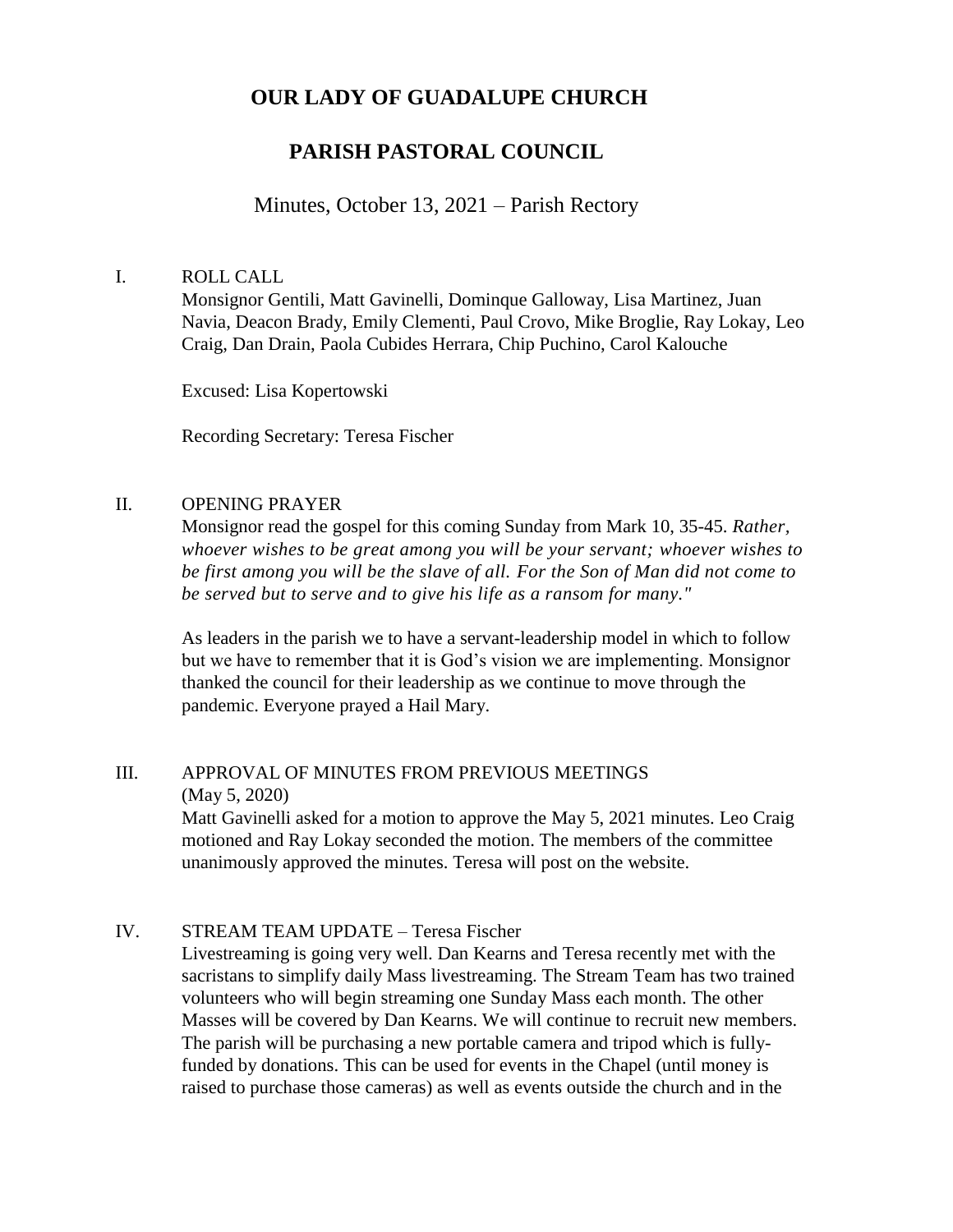courtyard.

- V. CELEBRATING GROWTH MINISTRY WEEKEND Mike, Emily and Dominique The next Ministry Fair will be held on October 30 and 31. The social and service ministries will be highlighted. Weather permitting, the fair will be held in the courtyard.
- VI. WELCOME BACK INITIATIVE/EVANGELIZATION Deacon and Monsignor The Evangelization Committee is participating in a direct mail program. A postcard is being mailed each month to new homeowners within six miles of the parish. These postcards will also be made available to our parishioners who can use them to invite others to Mass.

The parish is participating in the Archdiocese of Philadelphia's (AOP) initiative *Nothing Compares to Being There*. This program is targeting those who were coming to Mass before the pandemic but have not yet returned. OLG will be incorporating this information in upcoming parish mailings such as the Stewardship Campaign Appeal and the Christmas/Advent letter.

Our parish has already begun encouraging people to come back to Mass but the AOP program is being officially rolled out this Advent. This past weekend, the Evangelization Committee had a kick off meeting with parish and ministry leaders to reignite our parish ministries. Council members discussed the meeting and ways to draw in new and existing parishioners. Ideas included personal invitations and great hospitality. In addition, council members suggested utilizing a different approach with younger people (happy to come and help when interested but do not want to be tied down to a regular commitment) and getting more young people (families and youth) involved in the Hospitality Ministry.

At the ministry leaders meeting, attendees felt the parish did a good job helping others experience Christ and liked the tools we use (Word on Fire, Formed, Flocknotes, etc.) We need to continue to emphasize Christ-centered stewardship focused on time/talent/treasure.

A newer resource is Revive.org; Revive is a discipleship program to help active lay leaders grow in confidence as spiritual leaders. It offers many video courses that provides great suggestions to reach Gen X, Millennials and the 82% (large group of Catholics who are not regularly attending Mass or practicing their faith but do consider themselves Catholics). The other large group is those that have no faith. We need to understand all of our audiences.

Additional evangelization efforts include the parish Advent and Christmas letter and events and a new video addressing the *Nothing Compares to Being There* campaign.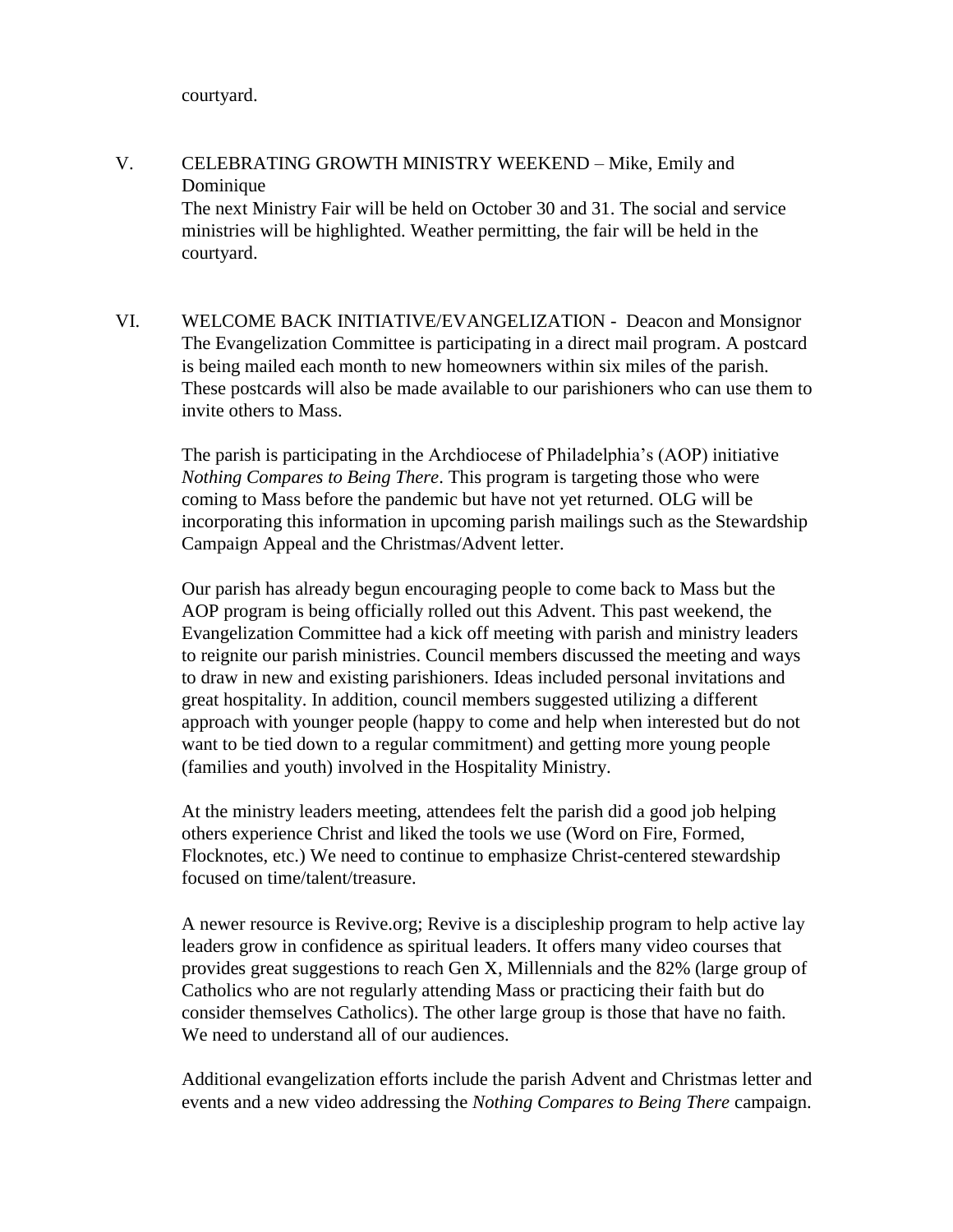The video was recently sent to all parishioners and was very well received. The open rate was close to 60 percent and it garnered many positive comments.

#### VII. HISPANIC MINISTRY, PREP and YOUTH MINISTRY

The Hispanic Ministry is doing very well. This past year, 68 Baptisms were celebrated (41 last year), and there are 70 children in PREP and 172 registered families. Paola continues to facilitate getting the families and youth integrated with the parish.

This past weekend 230 people attended a Mass at OLG with Bishop Deliman. Members of the Hispanic Ministry will attend the AOP woman's conference and are planning the parish OLG Feast Day celebration on December 12.

Monsignor commented that Paola has taken this ministry to a new level and has been a great director. Paola has recently accepted the position of Assistant Director of Evangelization for the AOP. Paola will be helping with the transition and the ministry volunteers until we hire a new Director of Hispanic Ministry. Monsignor thanked Paola for her leadership and we look forward to continue to work with Paola in her new position.

#### PREP

This year OLG is working closely with Our Lady of Mount Carmel (OLMC) to meet the needs of the parishioners of both parishes. As our program is mostly online and there program is in person, parishioners may choose to attend the program that best meets their family's needs.

This March, Dan will have been at our parish for three years as the Director of Religious Education. He changed the curriculum, which now has parents more intimately involved with their children's religious education. Parents are now the primary formers and the parish is a resource. Monsignor thanked Dan and Joanna for their leadership, particularly through the pandemic.

PREP registrations are at 485 so far (512 last year). Grades 2, 7 and 8 are meeting in person every few weeks at the PLC. These grades are preparing for a sacrament. At this point, we are not able to hold classes at Cold Spring Elementary and would not have enough volunteers even if CBSD allowed us to come back this year.

YOUTH MINISTRY – Report attached.

#### VIII. ELECTIONS – Matt

PPC elections will be held in the Spring/Summer 2022. We appreciate everyone who extended their term through the pandemic. Members whose term will expire are able to run for election again.